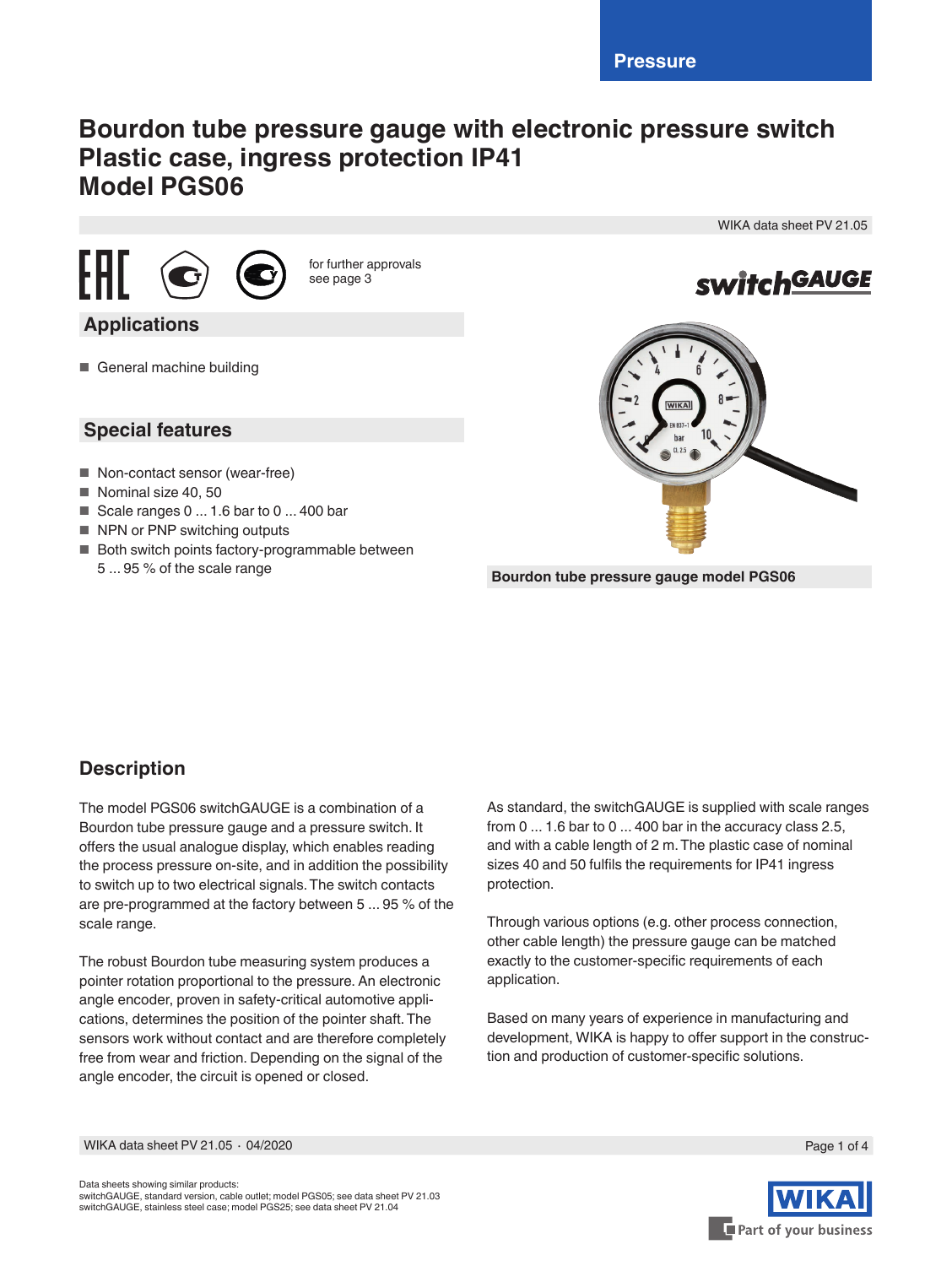## **Specifications**

#### **Design** EN 837-1

**Nominal size in mm** 40, 50

#### **Accuracy class** 2.5

## **Scale ranges**

0 ... 1.6 to 0 ... 400 bar or all other equivalent vacuum or combined pressure and vacuum ranges

# **Pressure limitation**<br>Steady:  $3/4 \times 10$

3/4 x full scale value Fluctuating: 2/3 x full scale value Short time: Full scale value

# **Permissible temperature**<br>Ambient: -20 ... +60 °

 $-20$  …  $+60$  °C Medium: +60 °C maximum

#### **Temperature effect**

When the temperature of the measuring system deviates from the reference temperature  $(+20 °C)$ : max.  $\pm 0.4 \%$ /10 K of the span

#### **Process connection**

Copper alloy Lower mount (radial) or centre back mount NS 40: G ⅛ B (male), SW 14 NS 50: G ¼ B (male), SW 14

#### **Pressure element**

Copper alloy, C-type

#### **Movement**

Copper alloy

**Dial** Plastic, white, black lettering

**Pointer** Plastic, black

**Case** Plastic

**Window** Plastic, crystal-clear (PC)

**Ingress protection** IP41 per IEC/EN 60529

## **Electronics**

### Supply voltage (U<sub>B</sub>)

DC 12 ... 32 V

#### **Switching output**

■ NPN ■ PNP

Normally closed (NC) or normally open (NO) NS 40: 1 switching output NS 50: 1 or 2 switching outputs selectable

#### **Electrical connection**

Cable outlet, standard length 2 m

| <b>Colour</b> | <b>Assignment</b> |
|---------------|-------------------|
| red           | $U_{\mathsf{B}}$  |
| black         | GND               |
| orange        | SP <sub>1</sub>   |
| brown         | SP <sub>2</sub>   |

#### **Switching current**

Max. 1 A, short-circuit-proof

### **Options**

- Other process connection (with adapter, copper alloy)
- Other cable length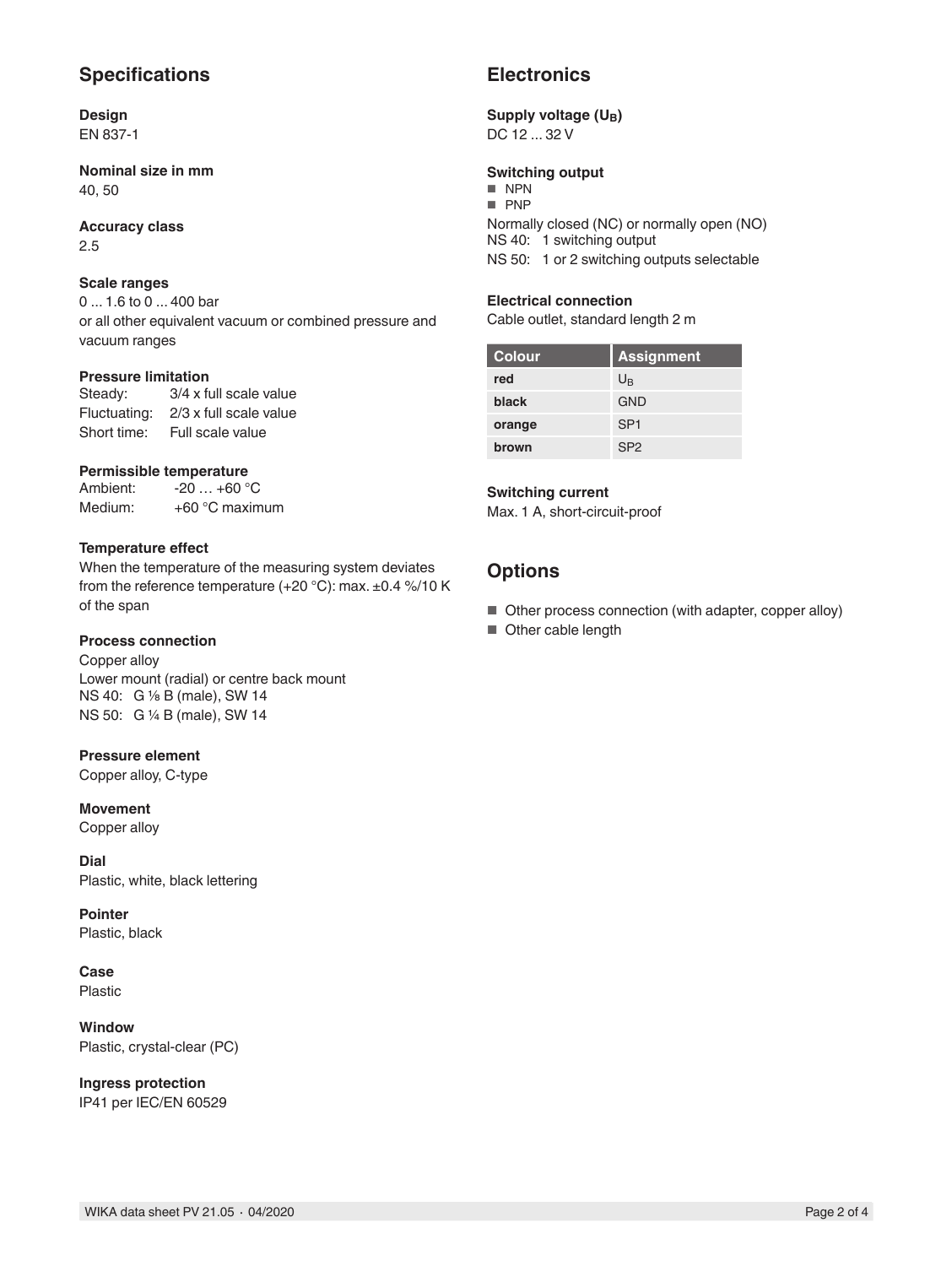## **Approvals**

| Logo        | <b>Description</b>                                                                                                                                                                                                                         | <b>Country</b>              |
|-------------|--------------------------------------------------------------------------------------------------------------------------------------------------------------------------------------------------------------------------------------------|-----------------------------|
| $C\epsilon$ | EU declaration of conformity<br>$\blacksquare$ EMC directive <sup>1)</sup><br>EN 61326 emission (group 1, class B) and immunity (industrial application)<br>Per test standards EN 61000-4-6 / EN 61000-4-3<br>Pressure equipment directive | European Union              |
| EAD         | EAC (option)<br><b>EMC</b> directive                                                                                                                                                                                                       | Eurasian Economic Community |
| $\bigodot$  | <b>GOST</b> (option)<br>Metrology, measurement technology                                                                                                                                                                                  | Russia                      |
| )           | <b>UkrSEPRO (option)</b><br>Metrology, measurement technology                                                                                                                                                                              | Ukraine                     |

1) In the case of electrostatic discharge per IEC 61000-4-2 and fast transients per IEC 61000-4-4, the measuring signal can deviate by up to ±75 % of the measuring span for the duration of<br>In the failure. After the failure failures in the form of fast transients.

# **Certificates (option)**

■ 2.2 test report

■ 3.1 inspection certificate